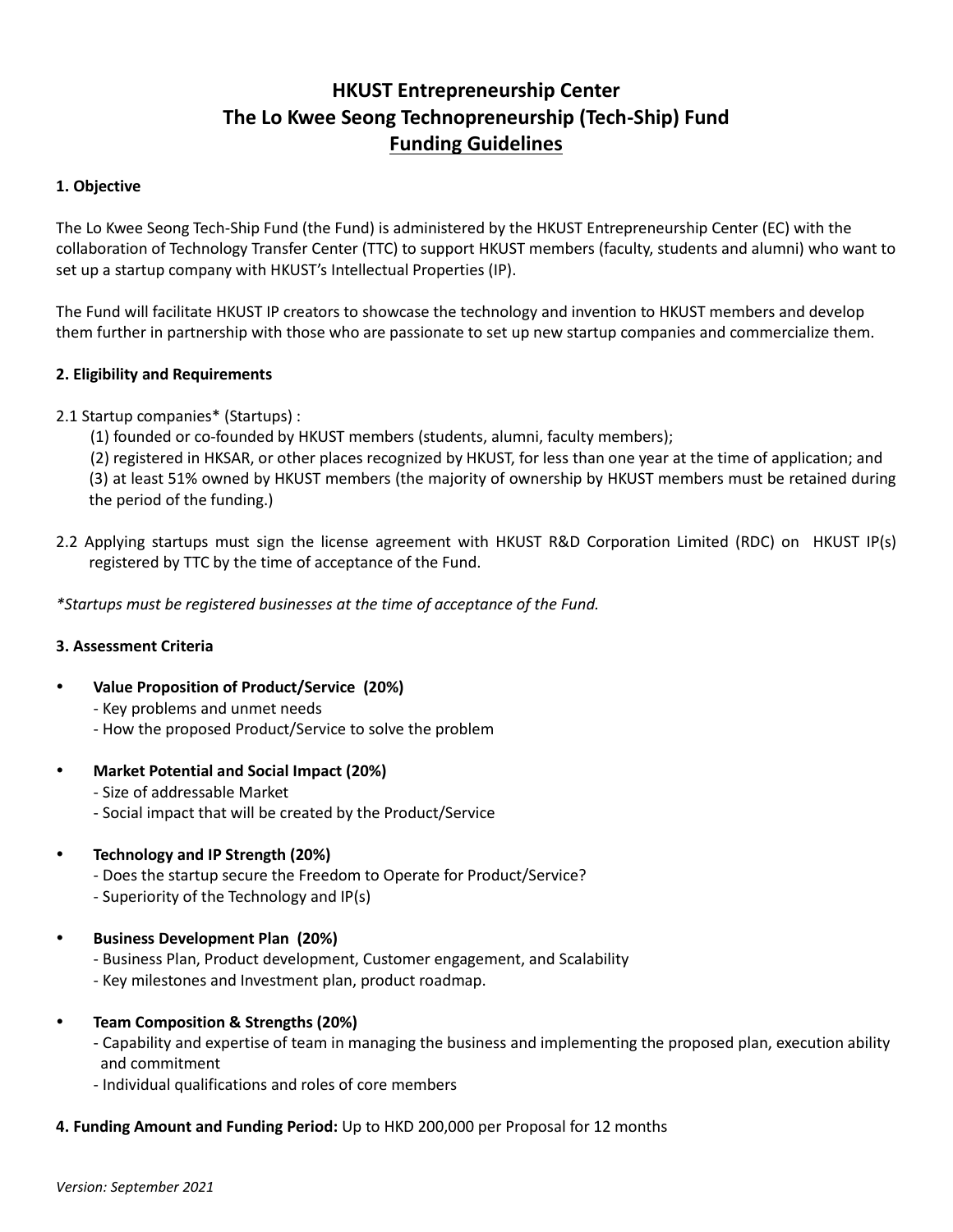## **5. Funding Scope**

5.1 The approved funding can cover expenses in the following areas:

- The Cost of the Development project was conducted by the HKUST research team.
- Essential hardware, software, equipment and services (e.g. legal and accounting, e-commerce services, corporate secretarial services, cloud services, rental of necessary equipment/ space, etc.) for operating the startup business;
- The cost for Proof of concept and Product/service development
- Marketing including justifiable promotional materials; and

5.2 The funding does **NOT** cover expenses in the following areas:

- Any unjustifiable expenses in 5.1 or expenses irrelevant to the startup operation;
- Salary, honorarium/ remuneration;
- Recoverable rental deposit;
- Investment of any kind;
- Repayment of any loan (including but not limited to student or tuition loan) taken out by the startup and/or its members and employees and/or any member of the startup team;
- Trips and participation in activities that are unnecessary or irrelevant to the startup operation;
- Participant in business exhibitions, conferences, workshops, student activities; or
- Any events or activities are inconsistent with the laws or regulations of Hong Kong or other applicable jurisdictions.

## **6. Disbursement Conditions**

| Installment*            | <b>Condition and Submission Requirement</b>                                                                      |
|-------------------------|------------------------------------------------------------------------------------------------------------------|
| (% of Approved Funding) |                                                                                                                  |
| First (40%)             | 1. Acceptance of the offer and upon approval by the Selection Committee                                          |
|                         | 2. Complete business registration                                                                                |
| Second (30%)            | 1. Financial summary and records for expenses stated in the budget plan since the                                |
|                         | commencement date of the project/ business                                                                       |
|                         | 2. Achieve the 6-month milestones as set in (7) and submit one progress report                                   |
| Final (30%)             | 1. Successful development of the startup as planned and complete all remaining                                   |
|                         | milestones                                                                                                       |
|                         | 2. Achieve any remaining milestones included the launch of the commercialized tech-ship<br>product in the market |
|                         | 3. Report to the Selection Committee on the development outcomes and achievement                                 |
|                         | through a Final Presentation and a written Completion Report                                                     |
|                         | 4. Submit a financial summary and records for expenses stated in the budget plan since                           |
|                         | the last reporting date                                                                                          |

6.1 The funding will be disbursed to the funded Startup's company bank account by installments upon achievement of preagreed milestones and satisfactory completion and submission of the following:

*\*The approved fund can be disbursed in full as one installment with successful launch of the commercialized tech-ship product.*

Once the above submissions are endorsed by the HKUST, the funding installments will be paid to the funded Startup within six to eight weeks (or within feasible and reasonable period).

6.2 The funded Startups are expected to communicate with HKUST EC on a monthly basis, to allow HKUST EC to understand their development progress and provide the necessary support to facilitate their business development.